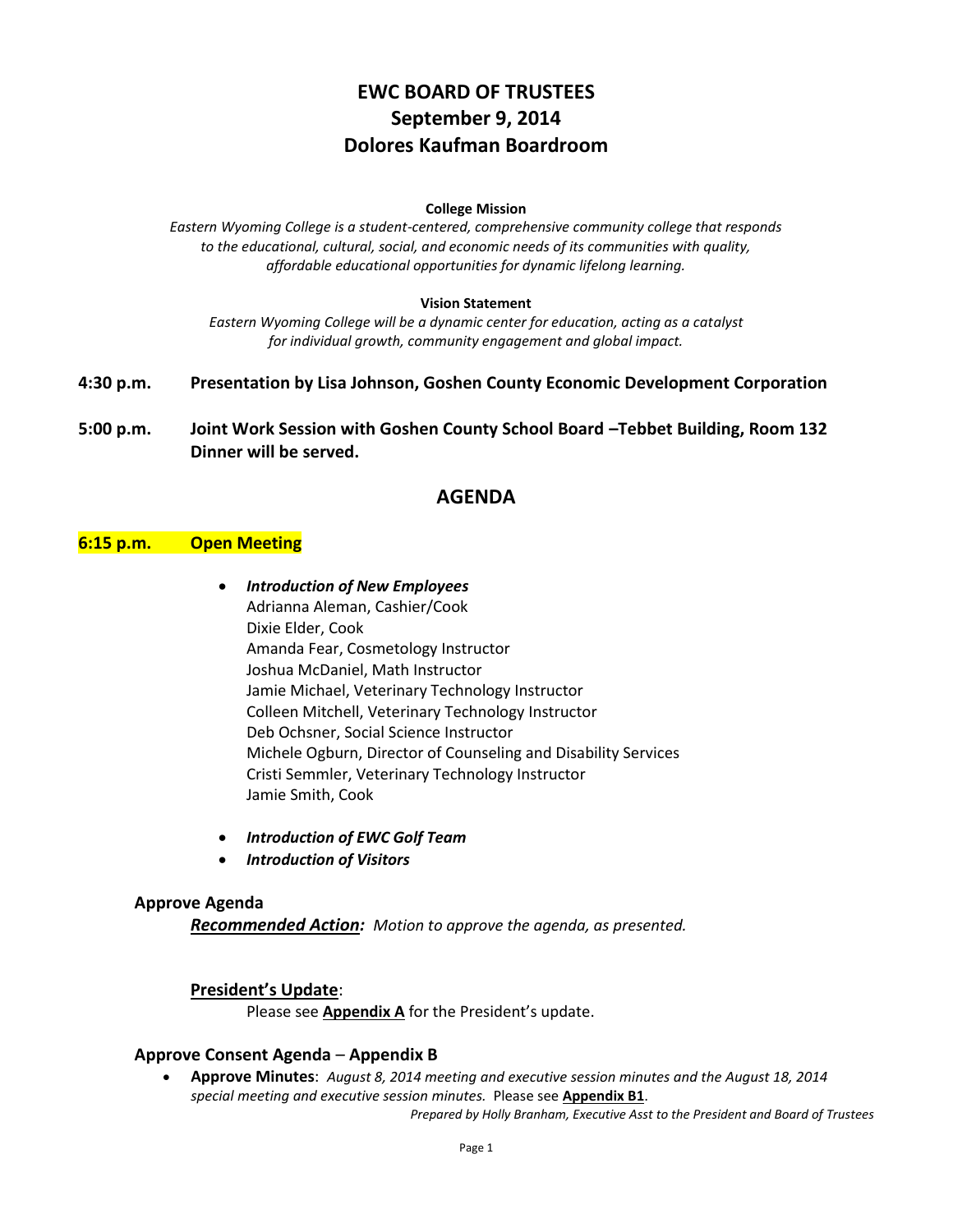**Approve Families Becoming Independent (FBI) Grant and Acceptance of Dollars**: *The Families Becoming Independent (FBI) grant replaced the ETSS Workforce Grant this year. The FBI grant provides \$195,925.83 to Eastern Wyoming College to benefit (Temporary Assistance to Needy Families) TANF eligible students participating in short-term training programs such as Certified Nursing Assistant or Commercial Driver's License (CDL) training. The program is now administered through the Wyoming Department of Family Services instead of the Department of Workforce Services.* 

*Prepared by Dr. Dee Ludwig, Vice President for Learning*

**Trustees, please feel free to contact Dr. Armstrong prior to the board meeting** *regarding any questions you may have concerning the consent agenda.*

### *Recommended Action: Motion to approve the consent agenda, as presented.*

### **Action Items**

### **Approve Financial Report**

Please see **Appendix C** for the written financial report and the construction projects update.

*Prepared by Mr. Ron Laher, Vice President for Administrative Services*

### *Recommended Action: Motion to approve the financial report, as presented.*

#### **Acceptance of the 2014 Instructional Program Reviews**

At the June, July and August board meetings, the Board of Trustees were presented with program reviews in the Physical Education program, the Business Cluster, the Welding and Machine Tooling programs, and the Music program. We are requesting the Board accept the 2014 program reviews.

*Prepared by Dr. Dee Ludwig, Vice President for Learning*

### *Recommended Action: Motion to accept the 2014 instructional program reviews, as presented.*

#### **Approve Room and Board Rate Increase**

Please see **Appendix D** for details related to a 4% increase in room and board rates for FY 2016.

*Prepared by Mr. Ron Laher, Vice President for Administrative Services*

### *Recommended Action: Motion to approve a 4% increase in room and board rates for fiscal year 2016, as presented.*

### **Approve the Appointment of Melissa Dishman to the Position of Families Becoming Independent (FBI) Grant Coordinator**

We are recommending the Board of Trustees approve hiring Melissa Dishman as the FBI grant coordinator (formerly ETSS grant, Marilyn Cotant). Melissa served as the assistant to the grant for the past year. Prior to working with the grant, Melissa worked in the insurance industry serving as an underwriter for a large firm in Omaha. Melissa has completed her Bachelor of Science Degree in Business Administration in Omaha at Bellevue University. She also completed her Associate of Arts in Business Administration at the Spencer School of Business.

*Prepared by Mr. Stuart Nelson, Director of Human Resources*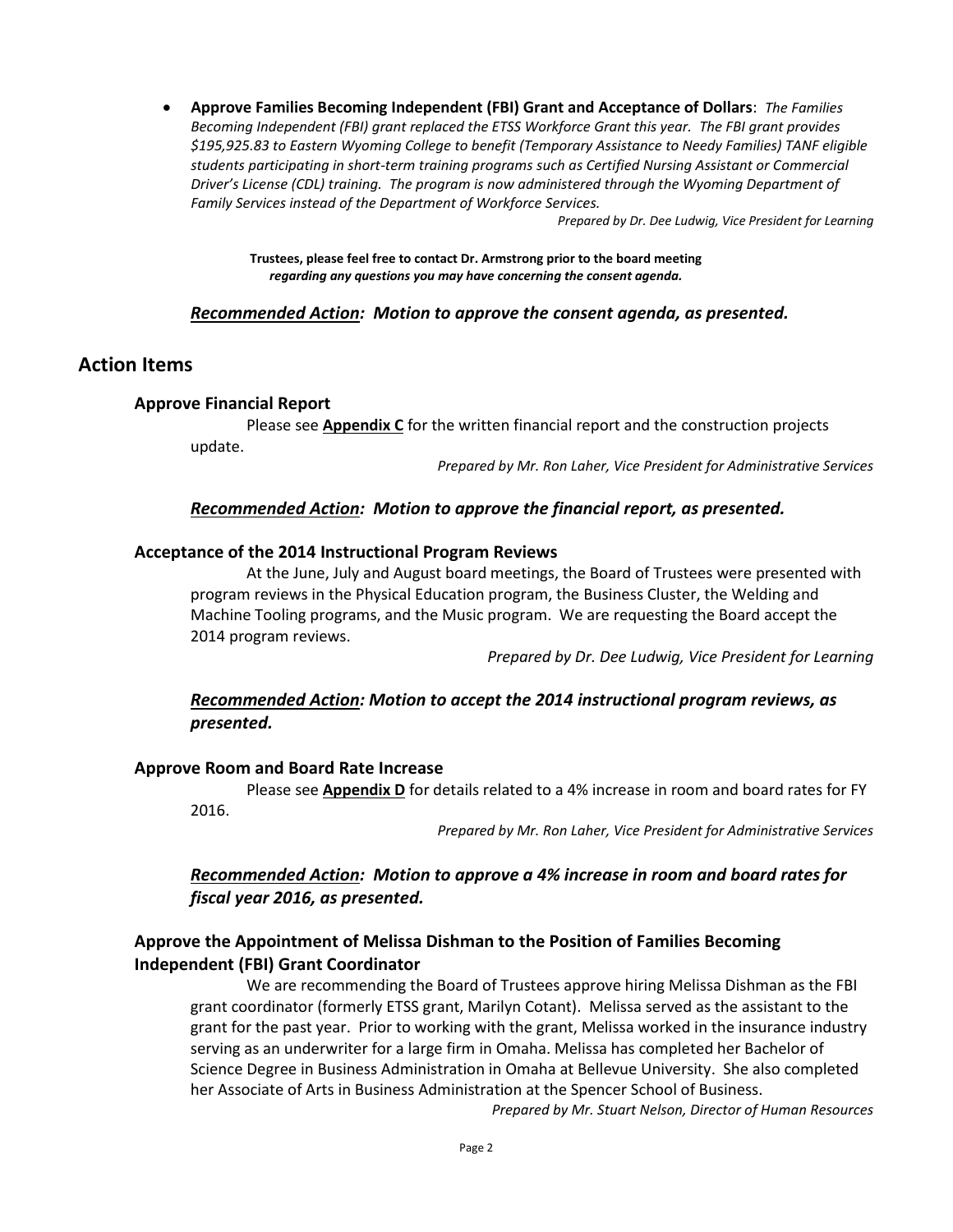## *Recommended Action: Motion to approve the appointment of Melissa Dishman to the position of FBI grant coordinator, as presented.*

# **INFORMATION ITEMS**

### **Student Services Update**:

Please see **Appendix E** for the Student Services update. *Prepared by Dr. Rex Cogdill, Vice President for Student Services*

#### **Human Resources Update**:

Staffing is wrapping up for the year. HR is still working on the Webmaster position and working to finalize the Gear UP staff. The office has also been working with all new employees on orientations and updates on policies and procedures.

*Prepared by Mr. Stuart Nelson, Director of Human Resources*

#### **Learning Update**:

Please see **Appendix F** for the Learning update.

*Prepared by Dr. Dee Ludwig, Vice President for Learning*

- o **Higher Learning Commission (HLC) Focus Report Overview:** Trustees were provided with copies of the HLC Focus Report at the last meeting. Dr. Ludwig will make a PowerPoint presentation regarding the visit and the visiting team.
- o **Day One Fall On-Campus Enrollment Report**: Please see **Appendix G** for details. *Prepared by Ms. Kimberly Russell, Director of Institutional Research*

#### **Institutional Development Update**:

Please see **Appendix H** for details of the development update. *Prepared by Mr. Oliver Sundby, Director of Institutional Development*

#### **Trustee Topics**

**Veterinary Technology Program Update** – Gary Olson

#### **Trustee Reminders**

- **Higher Learning Commission Focused Visit**, October 6-7, 2014. Evaluators will meet with the Board of Trustees on one of those days.
- **Wyoming Summit on Community Colleges**, October 8-9, 2014, Laramie Hilton Garden Inn, contact Holly to register and request hotel accommodations; see **Appendix I** for Summit Agenda
- **WACCT Meeting**, October 9, 2014, immediately following Summit from 5:00-7:00 p.m.
- **Wyoming Community College Commission Meeting**, October 10, 2014, Laramie Holiday Inn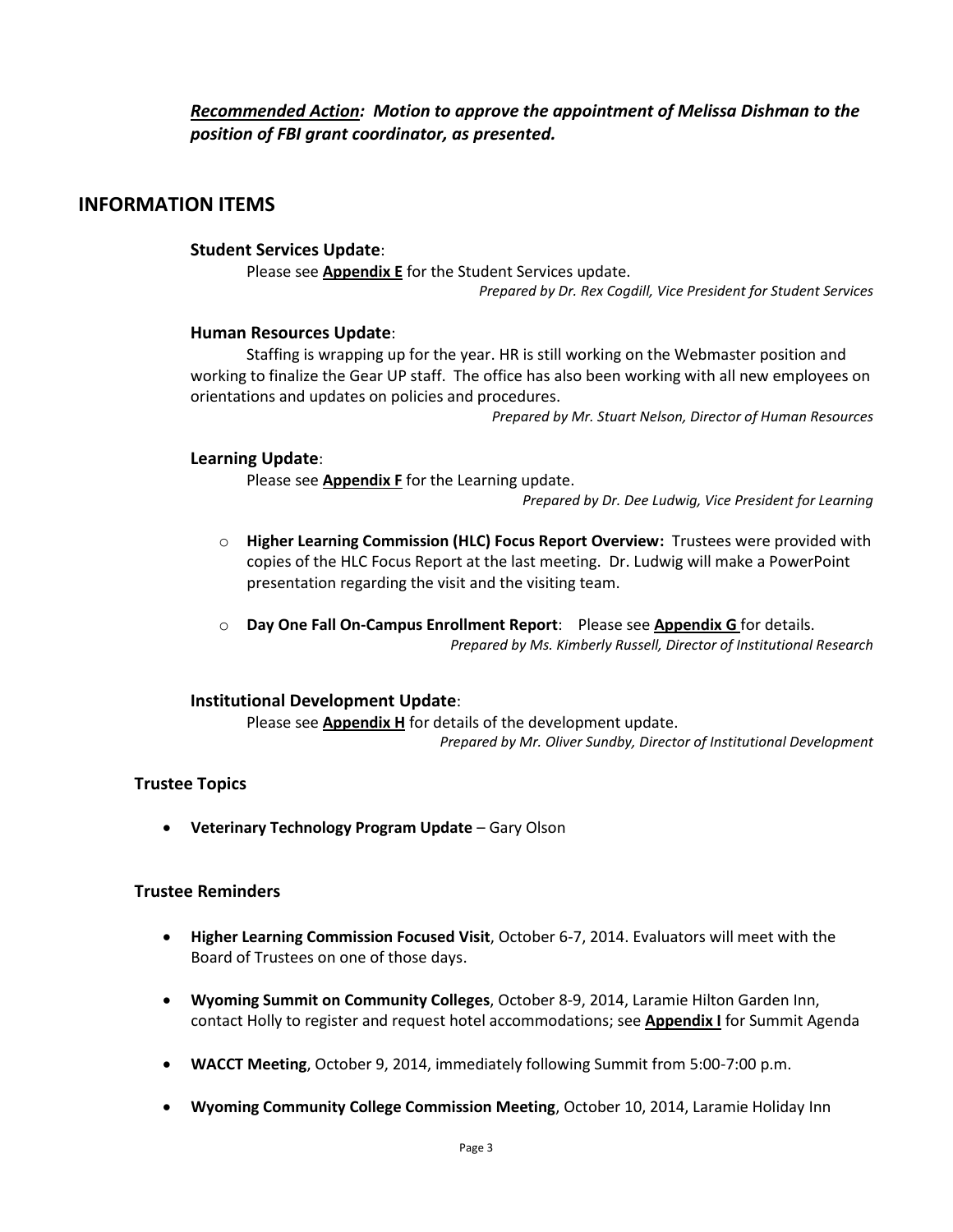**Outreach Trip to Newcastle and Upton** – October 21, 2014; see **Appendix J** for itinerary

# **Adjournment**

**7:00 p.m. First Home Volleyball Match –** Gary invites the trustees to attend the first home volleyball match together, if time permits.